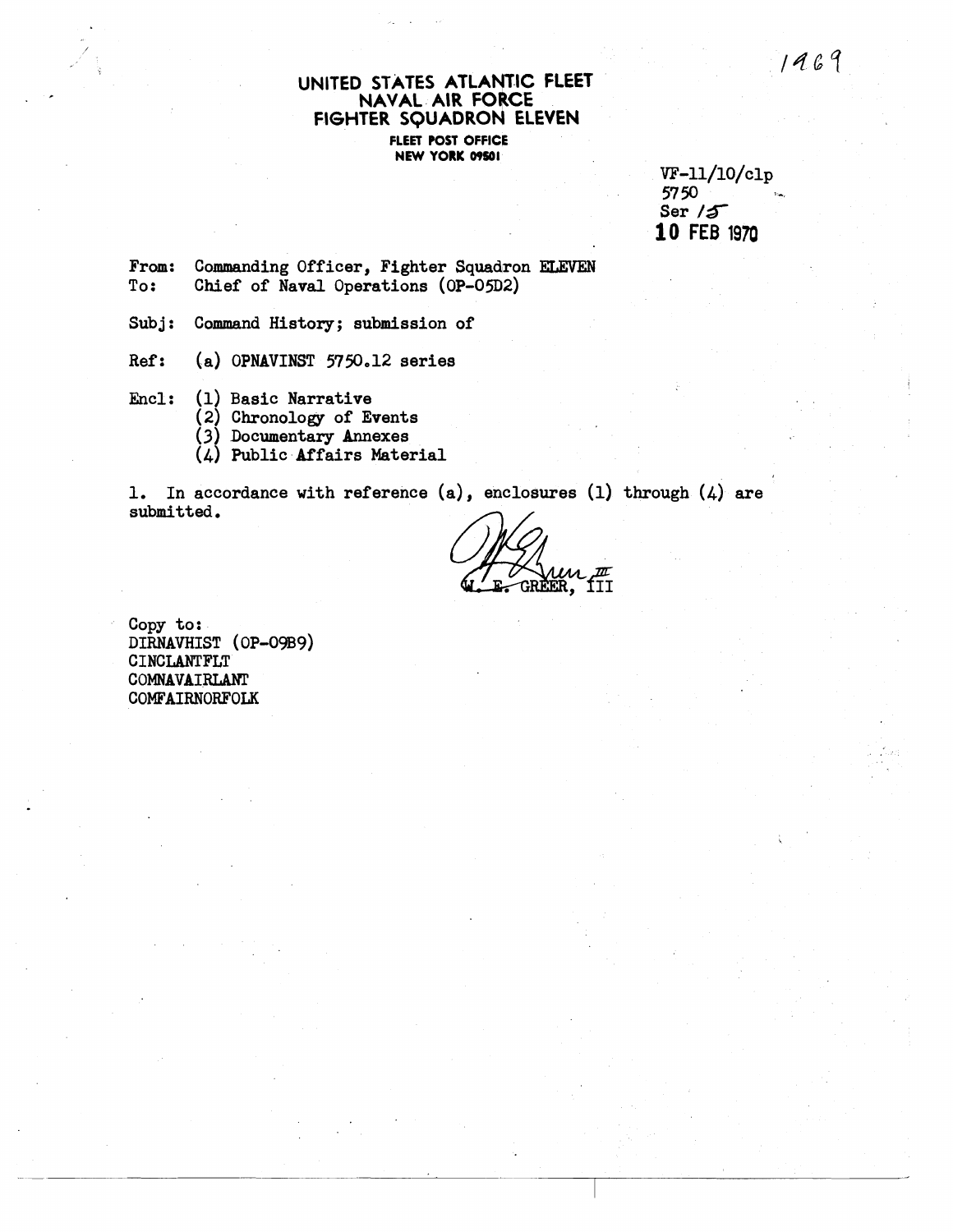#### WORLD FAMOUS RED RIPPERS FIGHTER SQUADRON ELEVEN

#### **BASIC NARRATIVE**

Fighter Squadron ELEVEN, one of the nation's oldest and most famous continuously operating fighter squadron, traces its beginning to the year 1927 when Fighter Squadron FIVE adopted the name "Red Rippers" and the boar's head insignia. K Another fighter squadron already in existence was soon deployed as a patrol and bombing unit and later returned to fighter status, but the Red Rippers have remained in the fighter community since their 1927 commissioning, proudly guarding their name, insignia, and traditions.

The boar's head and red and blue shield insignia of the Red Rippers is a familiar sight to both military and civilian personnel who have traveled abroad because squadron mementos is the form of plaques and stickers have been left all over the world during the squadron's fortythree years of service to the nation. In 1969 the Red Ripper name has probably been left on the moon for future visitors, since Captain Richard Gordon, crewman on Apollo Twelve, is himself a former Red Ripper fighter pilot.

Demonstrating uncompromising professionalism in Naval Aviation, the World Famous Red Rippers have proudly represented the United States by establishing countless records and traditions on their many deployments throughout the world. The 1969 Red Rippers have continued to enhance this fine record of accomplishment. On the move again for more than eight of the twelve months, the squadroh spent only short periods of time at its home base, **NAS** Oceana in Vitginia Beach, Virginia.

New Year's Day 1969 found the Red Rippers about midway through a long, nine-month Mediterranean cruise aboard the **USS FORRESTAL** (CVA-59) . During the last four months of the deployment 1,229 flight hours were accumulated by the Rippers flying 620 **day** and 140 night sorties. Most significant were operations during March in the Ionian Sea, with total hours for the month at least double those of any previous month. While underway that month there were almost daily intercepts of Russian-Egyptian Badger aircraft, and two aircrews received letters of commendation from Commander Sixth Fleet for their close-in photography of aircraft intercepted.

Other high points in the cruise were fire power demonstrations and air shows for NATO, the Italian War College, and Rear Admiral Charbonnet. During the 1969 portion of the cruise one Red Ripper made his 500th arrested landing aboard USS FORRESTAL (CVA-59) and five more squadron pilots became double centurions. In the same period several prominent people were awarded the coveted Honorary Red Ripper Certificate after a flight in one of the squadron's F-4B Phantoms. Recipients were Father McCue, FORRESTAL's World Famous Catholic Chaplain; Wing CommanderdCobban and Squadron Leaders Allen and King of the Royal Air Force; Lieutenant Colonel Jim Qualls, Seventh Air Force Liaison with the squadron;

Enclosure (1)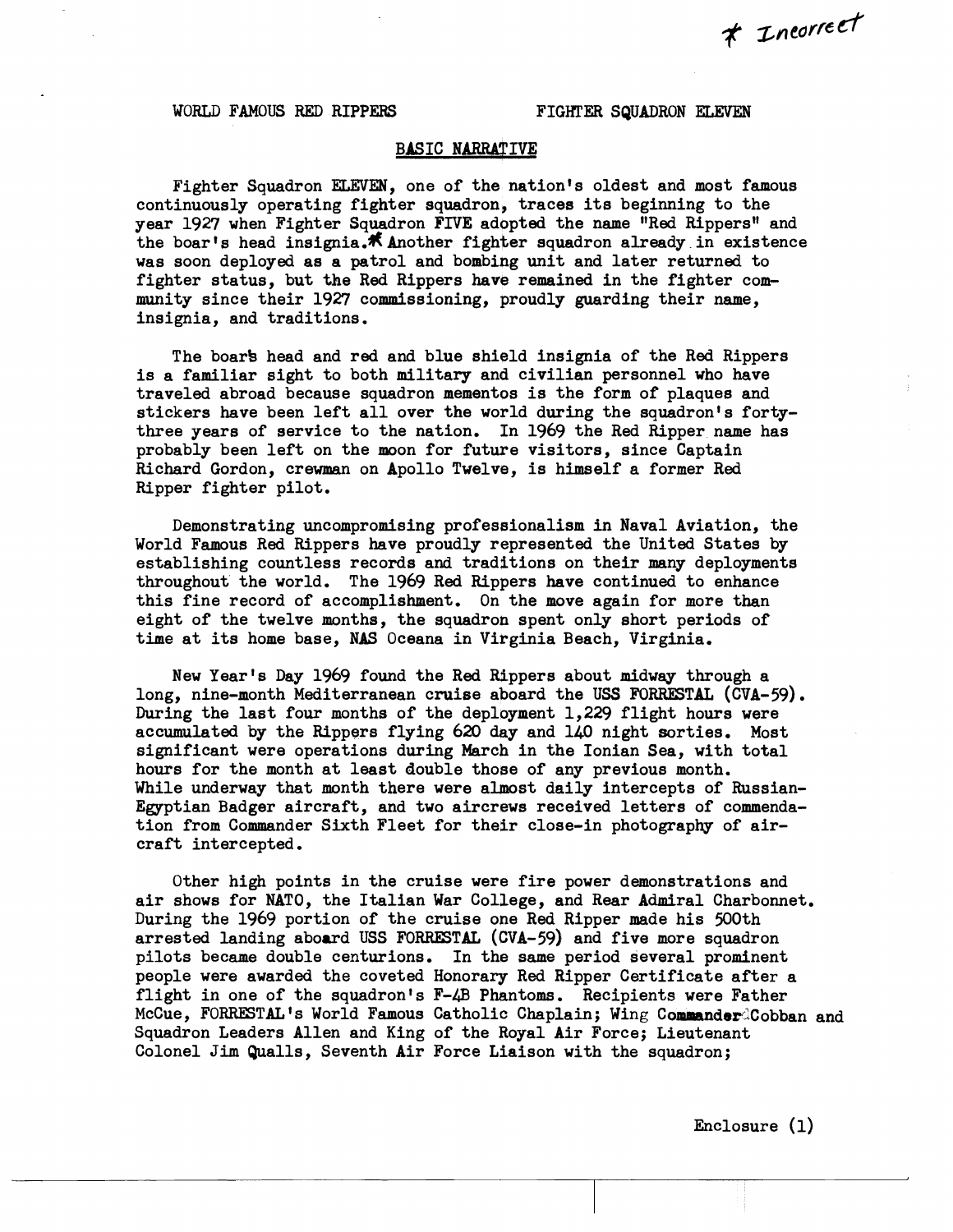Commander Mort Golde, Commanding Officer of the destroyer **USS OIHARE;**  and Brigadier Egoisto Andalo of Italy.

Red Rippers often recall a notable incident that occurred during a 1969 in-port period at Athens. A newspaper article was generated that further publicized the Red Ripper name in this part of Europe. Substance of the report was that the familiar red flag bearing the words "Another Home of the World Famous Red Rippers" hanging from the front of the squadron Admin ashore, was mistakenly construed to identify a communist party headquarters. Behind the flag a surprised reporter found the U.S. Navyb oldest fighter squadron toasting a party attended by Rear Admiral Charbonnet and Captain Swanson, the Air Group Commander **l** 

Late in April the FORRESTAL (CVA-59) was relieved by the USS KENNEm (CVA-67) and on April 29th the **Red** Rippers arrived at Pier Twelve in Norfolk for a well-deserved rest.

During May there was a welcome-to-Phantoms party for the Blue -  $\Delta$ ngels, a semi-formal "all hands" party at the Oceana Enlisted Club, and a going-away party for several officers. June highlights were two weeks of hot pad duty in **Key** West, Florida and the initiation of an elaborate, tactics-oriented training program by the new Operations Officer- -  $473$  flight hours were accumulated in these two months after the return home.

The squadron mourned the loss of Lieutenant John Perry and Lieutenant (junior grade) Dave Crane on July sixth when a landing accident at MCAS Cherry Point claimed their lives. July was a busy month for the squadron with air strikes out of **HAS** Cecil Field in Florida, the visit of twelve midshipmen, an ADMAT inspection, another going away party, a visit by the crew of the British aircraft carrier HMS EAGLE and a change of command. Commander W. E. Greer, **III** relieved Commander D. D. Davison and became the forty-second Red Ripper Commanding Officer.

It was in July that the squadron once again set the pace in training techniques by becoming the first operational fleet squadron to use tape recorders in airborne work. They are used on every hop and have become invaluable in debriefs. They are highlp recommended for other fleet squadrons a8 a powerful training tool.

Early in August the emphasis was on preparing aircrews for the upcoming carrier qualifications and a heavy "bounce" schedule was flown at Fentress Field near **NAS** Oceana. Quals were completed from 11-13 August and on the Uth the squadron began its deployment to **NAS** Roosevelt Roads, Puerto Rico, leaving detachments at Oceana and aboard **FORRESTAL** (CVA-59). The missile shoot was successfully completed and on August 23rd the Red Rippers flew to Guantanamo Bay, Cuba, and from there on to FORRESTAL. The Rippers flew 586 hours in these two months away from home; the squadron returned to Oceana September 23rd.

2 Enclosure (1)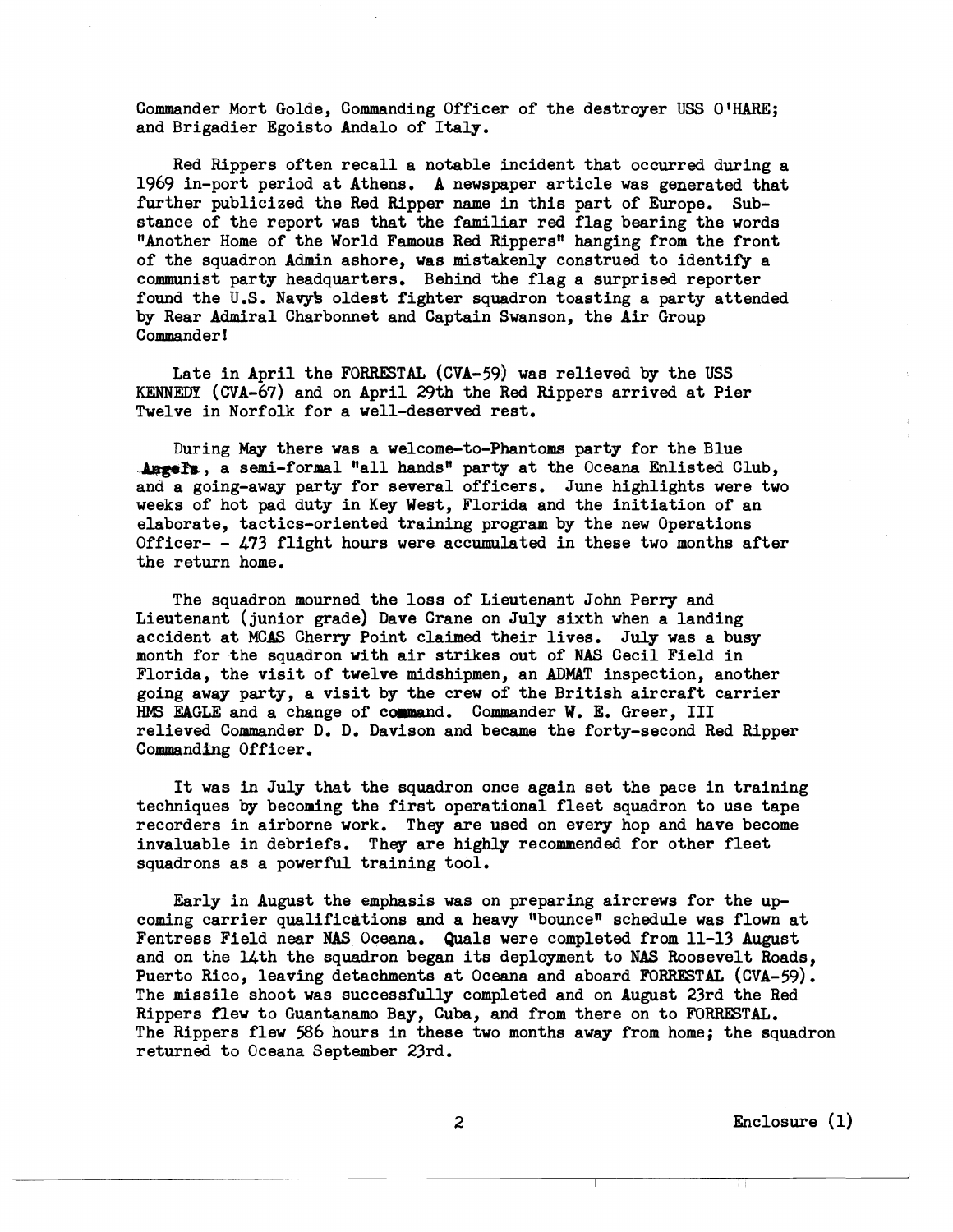Three weeks later an emergency recall again brought the squadron out to sea, this time for three days aboard FORRESTAL. All but a handful of Rippers, who were away on leave, were aboard ship within hours of the recall notice. The return home was short-lived, since the squadron was back at sea two days later on their Operational Readiness Inspection.

Despite the loss of an aircraft, the OR1 was a marked success for the F-4's bombing capability. The Rippers were tops in the Air Wing during the **SINKEX,** on which the Air Wing's grade depended. Attack aircraft scored only a scattering of hits with numerous runs after a Red Ripper had penetrated the hull of the target vessel with three Sparrow missiles. The Rippers then finished the job by inundating the hull with the Fragmentations and explosions of eighteen Mark 83's. Less than five minutes later the ship sank.

November was a month of extensive preparation for the upcoming Mediterranean deployment. The squadron took delivery on several new aircraft, and many new crewmen were reporting directly from the replacement air group. Several officers also dedicated a great deal of time and work to provide inputs for a revision of the ORI and ADMAT.

On December 1st the squadron loaded its twelve aircraft aboard FORR.ESTAL at Norfolk and on the morning of December 2nd the Red Rippers once again left families and friends behind as the FORRESTAL sailed for the Mediterranean. During a somewhat stormy but otherwise uneventful Atlantic crossing the readiness of the Red Rippers was tested on several occasions by launching the condition CAP aircraft. The turnover was held December 12th and the Rippers, along with the other embarked squadrons, joined the operating Sixth Fleet forces. Enroute to waters south of Sicily various exercises were conducted including the bombing of Capo Tuelado, a target area near Sardinia, in which the Red Rippers participated. While operating east of Malta two squadron aircraft completed a successful night intercept of an Egyptian Badger aircraft. One of the Phantoms was flown by Captain **C.A.L.** Swanson, the Air Group Commander, and a Red Ripper of the early fifties.

On December 22nd, FORRESTAL entered the harbor at Cannes, France for a two-week anchorage, and the Red Rippers of VF-11 prepared for an enjoyable Christmas and New Year's Day in France. i the harbor at Cannes, France<br>Rippers of VF-11 prepared for an<br>in France.<br>Enclosure (1)

3 Enclosure (1)

-- --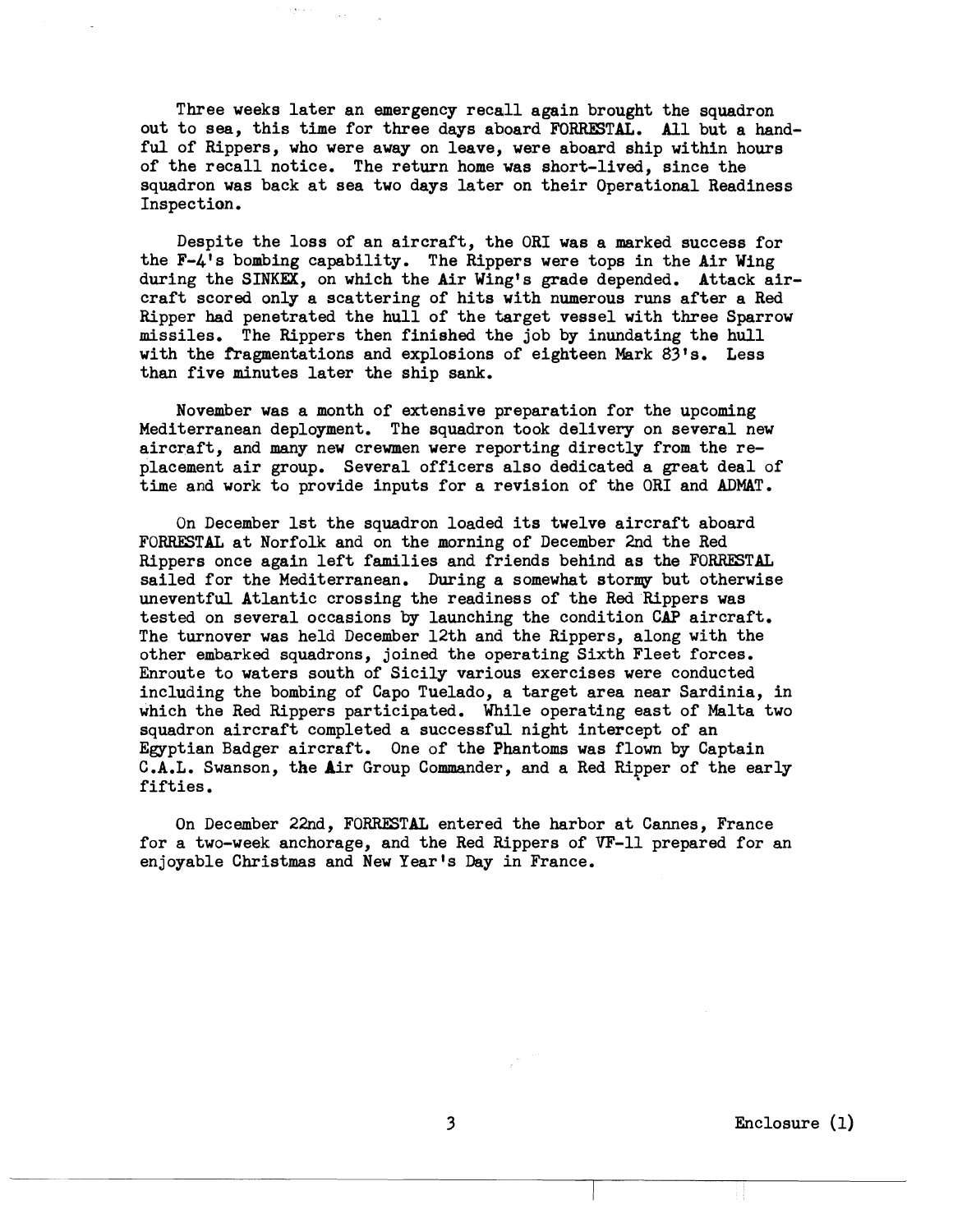#### **COMMAND HISTORY REPORT**

- 1. Chronology of events:
- 01 JAN 69 to 03 JAN 69: Continued Christmas visit in Cannes, France.
- 03 JAN 69 to 12 JAN 69; Normal operations of CVW-17 off USS FORRESTAL (CVA+59) in the Central Mediterranean Sea.
- 13 JAN 69 to 20 JAN 69: Aboard USS FORRESTAL (GVA-59). The Squadron visited Valletta, Malta.
- 20 JAN 69 to 22 JAN 69; Enroute to Italy.
- 22 JAN 69 to 23 JAN 69: Aboard USS FORRESTAL (CVA-59). The Squadron visited Taranto, Italy.
- 23 JAN 69 to 27 JAN 69: Operations in the Western Mediterranean.
- 28 JAN 69 to 03 FEB 69: Aboard USS FORRESTAL (CVA-59). The Squadron visited Naples, Italy.
- 04 FEB 69 to 07 FEB 69: The Squadron participated in an Air Power demonstration for NATO and the Italian War College.
- 08 FEB 69 to 09 FEB 69: Anchored at Saros Bay, Turkey.
- 10 FEB 69 to 16 FEB 69: Aboard USS FORRESTAL (CVA-59). The Squadron visited Istanbul, Turkey.
- 17 FEB 69 to 21 FEB 69: Operations in the Agean Sea.
- 22 FEB 69 to 28 FEB 69; Aboard USS FORRESTAL (CVA-59). The Squadron visited Athens, Greece.
- 01 MAR 69 to 07 MAR 69: Operations in the Ionian Sea which included Fire Power Demonstration for RADM CHARBONNETT.
- 08 MAR 69 to 09 MAR 69: Enroute Triests, Italy.
- 10 MAR 69 to 17 MAR 69: Aboard USS FORRESTAL (CVA-59). The Squadron visited Trieste, Italy.
- 17 MAR 69 to 28 MAR 69; Operations in the Western Mediterranean with a short anchorage at Pollensa Bay, Spain.

Enclosure (2)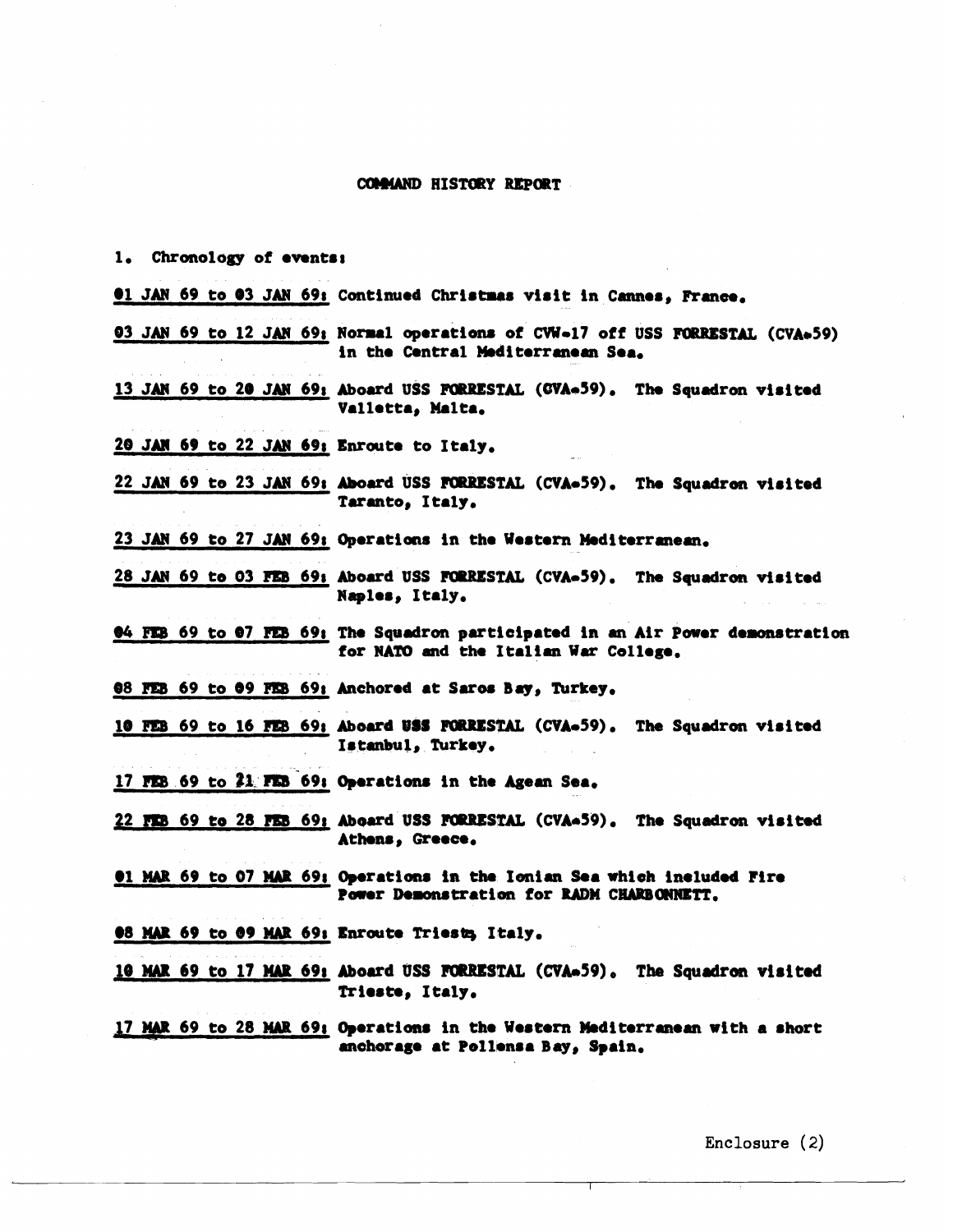|                                                 | 29 MAR 69 to 08 APR 69; Aboard USS FORRESTAL (CYA-59). The Squadron visited<br>Barcelona, Spain.                                                                             |
|-------------------------------------------------|------------------------------------------------------------------------------------------------------------------------------------------------------------------------------|
|                                                 |                                                                                                                                                                              |
|                                                 | 09 APR 69 to 14 APR 69: Operations in the Western Mediterranean.                                                                                                             |
|                                                 | 15 APR 69 to 19 APR 69: Aboard USS FORRESTAL (CVA-59). The Squadron visited<br>Marseille, France.                                                                            |
| 20 APR 69 to 21 APR 69; Enroute to Rota, Spain. |                                                                                                                                                                              |
| 22 APR 69                                       | : Turnover with the USS JOHN F. KENNEDY (CVA=67) and<br>$VF-32$ and $VF-14.$                                                                                                 |
|                                                 | 23 APR 69 to 29 APR 69: Crossing the Atlantic enroute to Norfolk, Virginia.                                                                                                  |
|                                                 | 30 APR 69 to 19 MAY 69: Leave period and stand down following the cruise.                                                                                                    |
|                                                 | 19 MAY 69 to 13 JUN 69; Based ashore at NAS Oceana, Virginia conducting normal<br>training operations.                                                                       |
|                                                 | 14 JUN 69 to 30 JUN 69: Deployed to NAS Key West where the Squadron stood<br>continuous ready alert on "HOT PAD" duty.                                                       |
|                                                 | 01 JUL 69 to 06 JUL 69; Based ashore at NAS Oceana, Virginia conducting normal<br>training operations.                                                                       |
| <b>06 JUL 69</b>                                | : Tragic accident at MCAS Cherry Point, North Carolina<br>in which we lost an aircrew.                                                                                       |
|                                                 | 97 JUL 69 to 14 JUL 69; Based ashore at NAS OGeana, Virginia conducting normal<br>training operations.                                                                       |
|                                                 | 14 JUL 69 to 18 JUL 69; Participated in CWW-17 Air Strikes in area of Jacksonville,<br>Florida and had detachment at NAS Cecil.                                              |
|                                                 | 19 JUL 69 to 23 JUL 69: Based ashore at NAS Oceana, Virginia conducting normal<br>training operations.                                                                       |
| 24 JUL 69 to 25 JUL 69: ADMAT Inspection.       |                                                                                                                                                                              |
|                                                 | 26 JUL 69 te 29 JUL 69: Based ashore at NAS Oceana, Virginia conducting normal<br>training operations.                                                                       |
| 30 JUL 69                                       | : CDR W. E. GREER III relieved CDR D. D. DAVISON.                                                                                                                            |
|                                                 | 31 AUG 69 to 10 AUG 69; Remaining at NAS Oceana, Virginia. The Squadron began<br>a heavy "BOUNCE" schedule at Fentress Field in preparae<br>tion for carrier qualifications. |
| <u> Francis – A</u>                             | 11 AUG 69 to 13 AUG 69: Carrier Qualifications aboard USS FORRESTAL (CVA-59) off<br>the coast of Florida.                                                                    |

 $\mathcal{A}$ 

Enclosure (2)

√.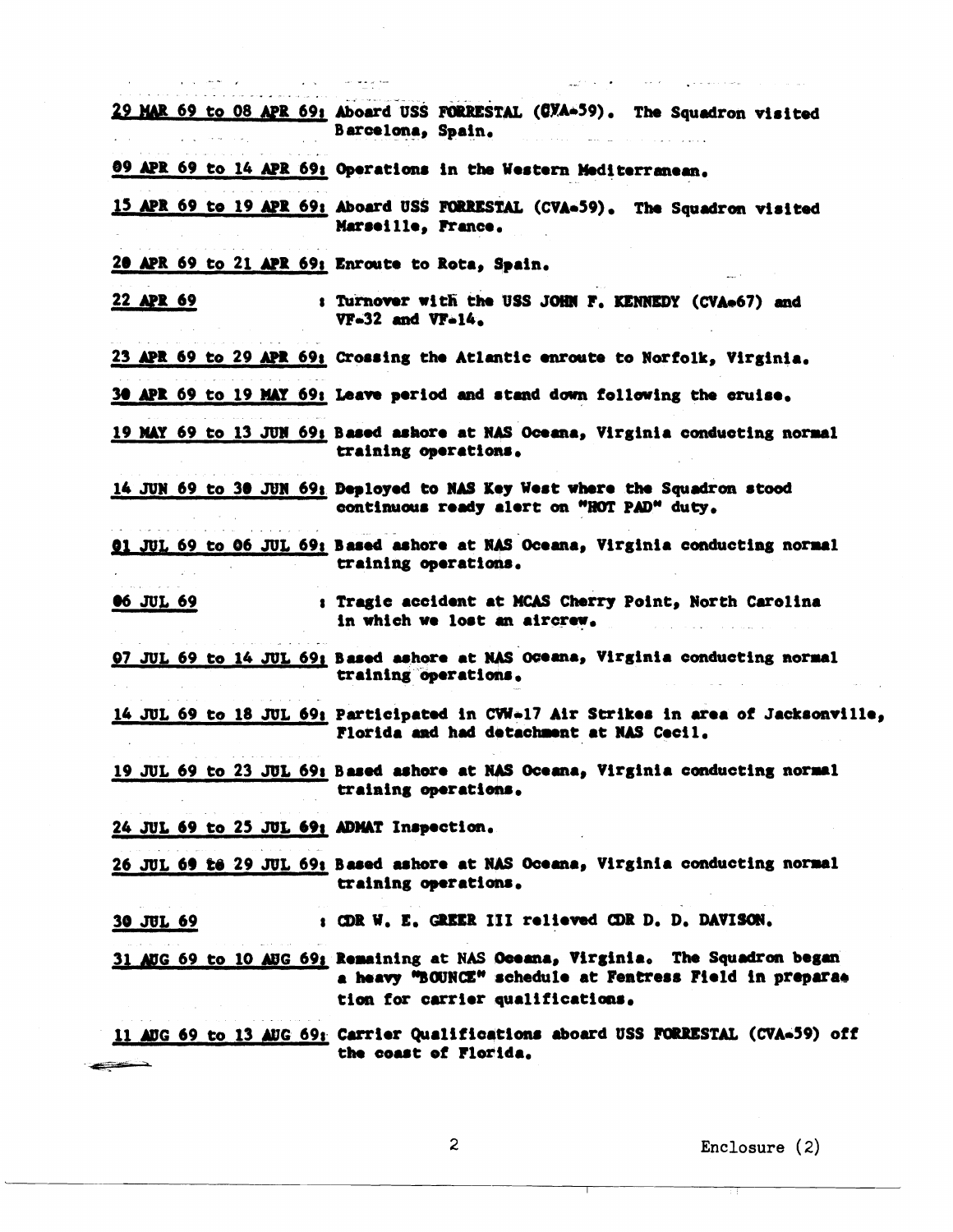|              |  |  | 14 AUG 69 to 23 AUG 69; With a detachment at NAS Oceana, Virginia and aboard<br>USS FORRESTAL (CVA-59). The Squadron deployed to<br>Roosevelt Roads, Puerto Rico for a missile shoot and<br>participation in a fleet exercise in the Carribbean Sea. |
|--------------|--|--|------------------------------------------------------------------------------------------------------------------------------------------------------------------------------------------------------------------------------------------------------|
| 24 AUG 69    |  |  | : The Squadron flew and airlifted to Guantanamo, Cuba.                                                                                                                                                                                               |
|              |  |  | 25 AUG 69 to 23 SEP 69; Aboard USS FORRESTAL (CVA-59). The Squadron participated<br>in exercises in the Carribbean.                                                                                                                                  |
|              |  |  | 24 SEP 69 to 17 OCT 69; Based at NAS Oceana, Virginia conducting normal training<br>operations.                                                                                                                                                      |
|              |  |  | 18 OCT 69 to 20 OCT 69: The Squadron was involved in an emergency deployment<br>aboard USS FORRESTAL (CVA-59).                                                                                                                                       |
|              |  |  | 20 OCT 69 to 22 OCT 69; Returned to NAS Oceana, Virginia to prepare for the<br>Operational Readiness Test aboard USS FORRESTAL (CVA-59).                                                                                                             |
|              |  |  | 23 OCT 69 to 07 NOV 69; Operational Readiness Inspection, during which time the<br>Squadron lost an aircraft, but recovered the crew in<br>good health.                                                                                              |
|              |  |  | 07 NOV 69 to 01 DEC 690 Based at NAS Oceana, Virginia. A maximum effort was made to<br>prepare new aircraft and new aircrews for the upcoming de-<br>ployment.                                                                                       |
|              |  |  | 02 DEC 69 to 11 DEC 69; Crossed the Atlantic aboard USS FORRESTAL (CVA-59).                                                                                                                                                                          |
| 12 DEC 69    |  |  | : Turnover with USS JOHN F. KENNEDY (CVA-67) at Pollensa<br>Bay, Spain.                                                                                                                                                                              |
|              |  |  | 13 DEC 69 to 22 DEC 69: Operations in the Western Mediterranean with one trip<br>through the Ionian bringing the Squadron's first BADGER<br>intercept of the cruise.                                                                                 |
| 22 DEC 69 to |  |  | JAN 70: Aboard USS FORRESTAL (CVA-59). The Squadron visited<br>Cannes, France.                                                                                                                                                                       |

 $\mathbb{R}^{n}$ 

an to see

 $\frac{1}{2}$  , and  $\frac{1}{2}$  , and  $\frac{1}{2}$  , and  $\frac{1}{2}$  , and  $\frac{1}{2}$ 

 $\sim$ 

 $\label{eq:2} \frac{1}{\sqrt{2}}\frac{1}{\sqrt{2}}\int_{0}^{\infty}\frac{1}{\sqrt{2}}\left(\frac{1}{\sqrt{2}}\right)^{2}d\theta.$ 

 $\frac{1}{2}$  .

di mandri sultan di mandri di sultan di sultan di sultan di sultan di sultan di sultan di sultan di sultan di <br>Sultan di sultan di sultan di sultan di sultan di sultan di sultan di sultan di sultan di sultan di sultan di

**3 Enclosure** ( **2)** 

والراقات ولاعات والتهوين المعتودة والمراقبة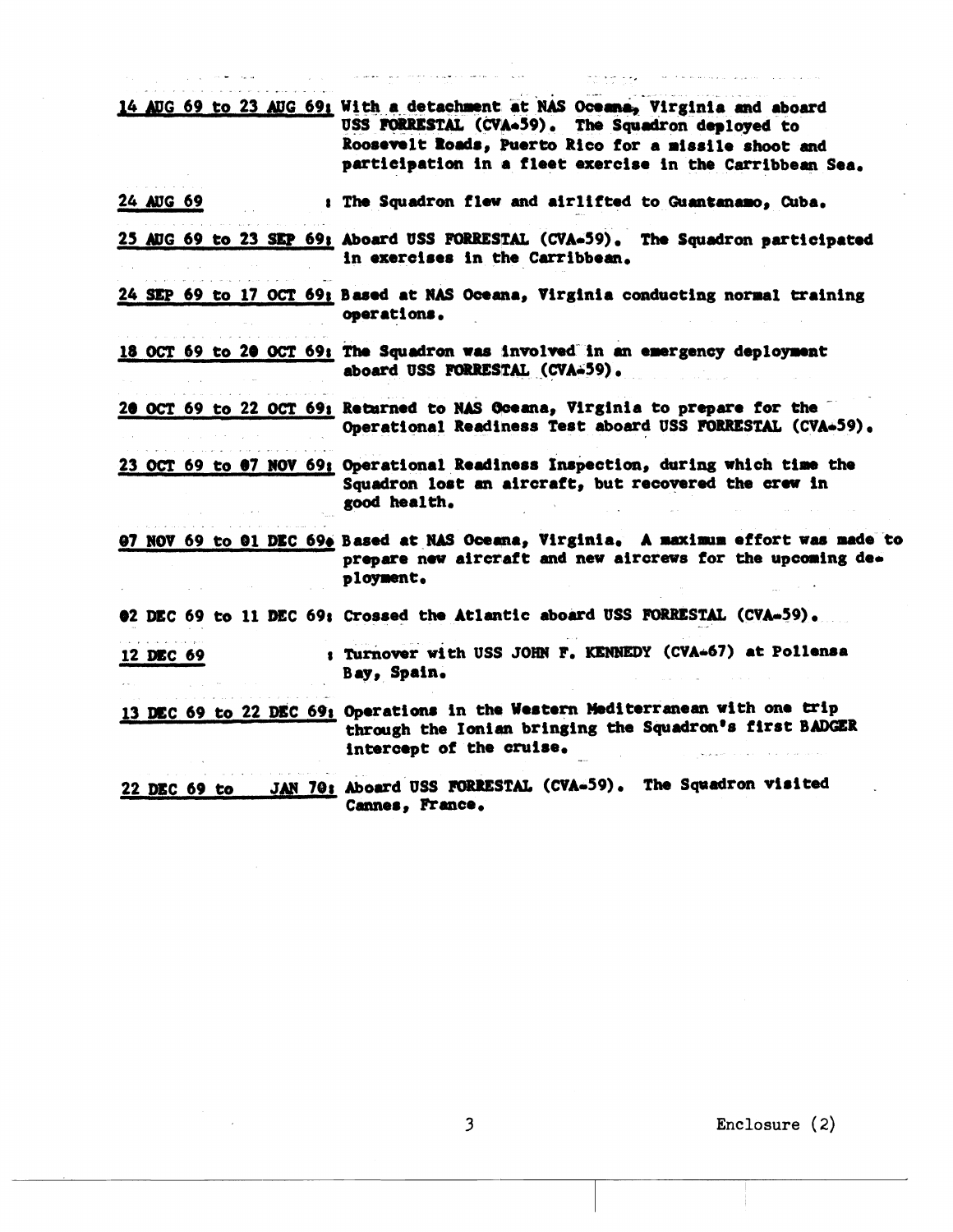## 3. Documentary Annexes

 $\sim$ 

| Part I, Flight Information |                       |              |                |               |             |                  |             |                           |                          |  |
|----------------------------|-----------------------|--------------|----------------|---------------|-------------|------------------|-------------|---------------------------|--------------------------|--|
| Month                      | Total<br><b>Hours</b> | Day<br>Hours | Night<br>Hours | Total<br>Hops | Day<br>Hops | Night<br>Hops    | Day         | Carrier Landings<br>Night | Catapult<br><b>Shots</b> |  |
| Jan                        | 248.6                 | 212.9        | 35.7           | 153           | 131         | 32               | 107         | 26                        | 146                      |  |
| Feb                        | 234.0                 | 191.0        | 43.0           | 142           | 117         | 25               | 109         | 33                        | 142                      |  |
| Mar                        | 483.0                 | 383.0        | 100.0          | 296           | 232         | 64               | 216         | 80                        | 290                      |  |
| Apr                        | 263.0                 | 228.0        | 35.0           | 159           | 140         | 19               | 119         | 29                        | 148                      |  |
| May                        | 252.0                 | 248.9        | 3.1            | 162           | 160         | $\boldsymbol{2}$ | $\mathbf 0$ | $\mathbf 0$               | $\mathbf 0$              |  |
| Jun                        | 221.0                 | 213.0        | 8.0            | 151           | 147         | 4                | 0           | $\mathbf 0$               | $\mathbf 0$              |  |
| Jul                        | 244.0                 | 227.9        | 16.1           | 177           | 158         | 19               | $\mathbf 0$ | $\mathbf 0$               | $\mathbf 0$              |  |
| Aug                        | 280.0                 | 190.0        | 90.0           | 240           | 158         | 82               | 85          | 31                        | 116                      |  |
| Sep                        | 306.0                 | 252.0        | 54.0           | 226           | 183         | 43               | 82          | 48                        | 130                      |  |
| 0ct                        | 244.0                 | 191.0        | 53.0           | 190           | 134         | 56               | 98          | 21                        | 119                      |  |
| Nov                        | 215.0                 | 168.0        | 47.0           | 169           | 119         | 50               | 42          | 13                        | 55                       |  |
| Dec                        | 264.0                 | 226.0        | 38.0           | 165           | 133         | 32               | 134         | 26                        | 150                      |  |

 $\bullet$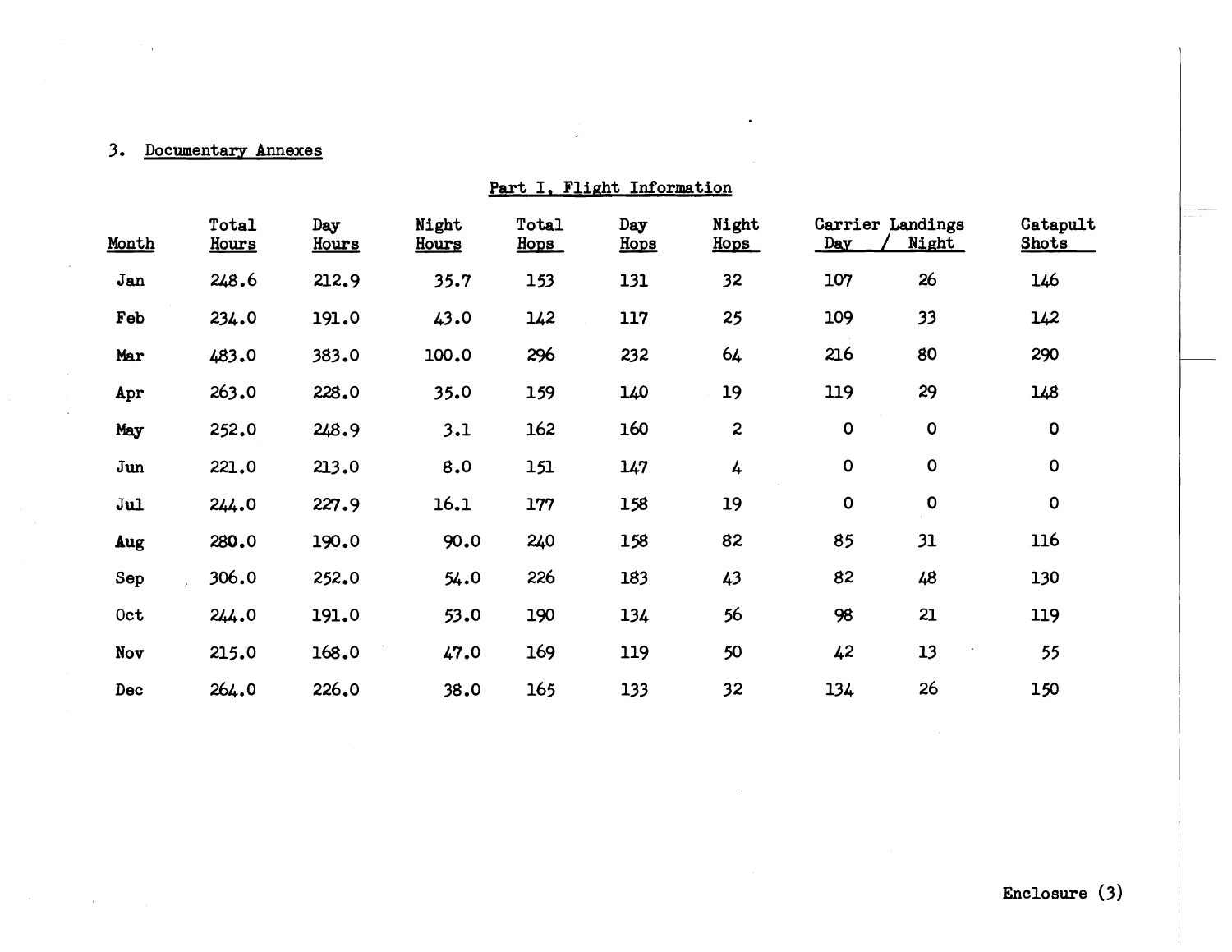## **3. Documentars Annexes**

# Appendix A. Part 1

|                      | Ordnance Expended<br>January 1969 - January 1970 |  |  |  |  |  |
|----------------------|--------------------------------------------------|--|--|--|--|--|
| <u>Type Ordnance</u> | <u>Amount</u>                                    |  |  |  |  |  |
| MK-76                | 850                                              |  |  |  |  |  |
| 2.75 RKT             | 654                                              |  |  |  |  |  |
| AIM 7                | 19                                               |  |  |  |  |  |
| AIM <sub>9</sub>     | 24                                               |  |  |  |  |  |
| MK-81                | 177                                              |  |  |  |  |  |
| MK-82                | 106                                              |  |  |  |  |  |
| MK-83                | 28                                               |  |  |  |  |  |
| M904E2               | 311                                              |  |  |  |  |  |
| ZUNI                 | 60                                               |  |  |  |  |  |
| MK-77 FIRE BOMB      | 8                                                |  |  |  |  |  |
| MK-24 FLARES         | 25                                               |  |  |  |  |  |

**8-1-1 Enclosure (3)**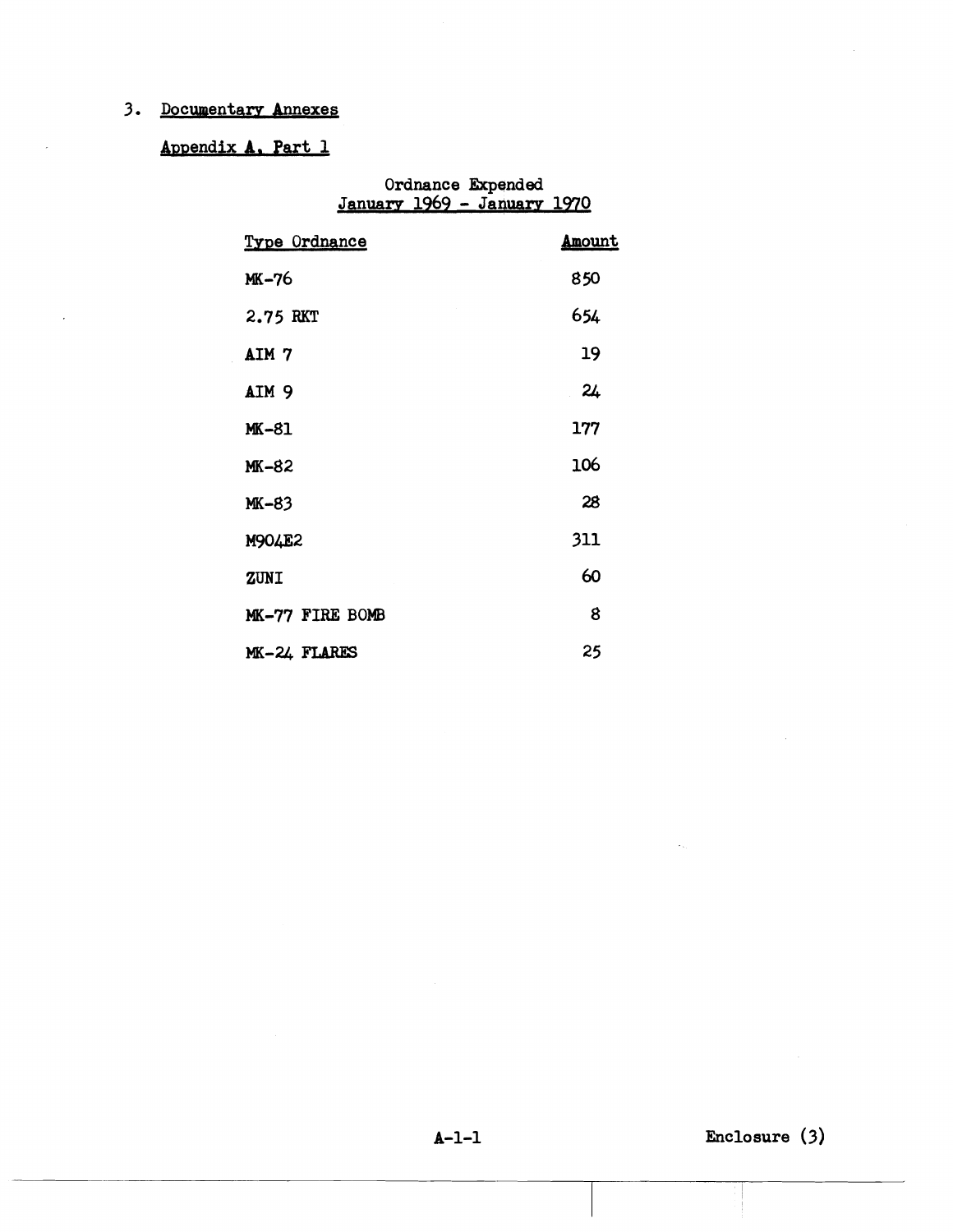### **3. Documentary Annexes**

#### Part II. Personnel and Administrative Section

1. The allowance of this command changed in October 1969 from 246 to an allowance of 239. On 31 December **1969, the squadron on board count was 215, about 90% of allowance.** 

**2. The squadron was involved in the following legal matters in 1969:** 

**CO's Mast: 18 Summary Courts: 02 Special Courts: 00** 

**3. The reenlistment rate of the squadron for 1969 was as follows:** 

| Month           | Number<br><b>Assigned</b> | Number<br><b>Eligible</b> | First<br>Cruise | Career          | Number<br>Reen. | First<br>Cruise            | <b>Career</b> | Overall<br>Rate | First<br>Cruise | <b>Career</b> |
|-----------------|---------------------------|---------------------------|-----------------|-----------------|-----------------|----------------------------|---------------|-----------------|-----------------|---------------|
| Jan             | 223                       | 05                        | 04              | 01              | 01              | $\boldsymbol{\mathsf{00}}$ | 01            | $2\%$           | 0%              | 100%          |
| Feb             | 221                       | 02                        | 02              | $\overline{O}O$ | 00              | $\infty$                   | $\infty$      | 0%              | 0%              | 0%            |
| Mar             | 220                       | 05                        | 04              | 01              | O1              | $\boldsymbol{\infty}$      | 01            | 20%             | 0%              | 100%          |
| Apr             | 218                       | 06                        | 06              | $\infty$        | 01              | $\boldsymbol{\infty}$      | 00            | 0%              | 0%              | 0%            |
| May             | 217                       | 01                        | 01              | $\infty$        | 00              | $\overline{00}$            | 00            | 0%              | 0%              | 0%            |
| Jun             | 239                       | 04                        | 04              | 00              | 00              | $\infty$                   | $\infty$      | 0%              | 0%              | 0%            |
| J <sub>ul</sub> | 246                       | 13                        | 12              | 01              | 03              | 02                         | 01            | 23%             | 14%             | 100%          |
| Aug             | 250                       | 12                        | 12              | 00              | 00              | $\overline{00}$            | 00            | 0%              | 0%              | 0%            |
| Sep             | 251                       | 13                        | 12              | O1              | 01              | $\infty$                   | 01            | 8%              | 0%              | 100%          |
| 0ct             | 248                       | 21                        | 21              | $\infty$        | $\infty$        | 00                         | <b>OO</b>     | 0%              | 0%              | 0%            |
| Nov             | 226                       | 14                        | 14              | $\infty$        | 02              | 02                         | $\infty$      | 15%             | 15%             | 0%            |
| Dec             | 215                       | 01                        | $\infty$        | O1              | 01              | $\infty$                   | 01            | 100%            | 0%              | 100%          |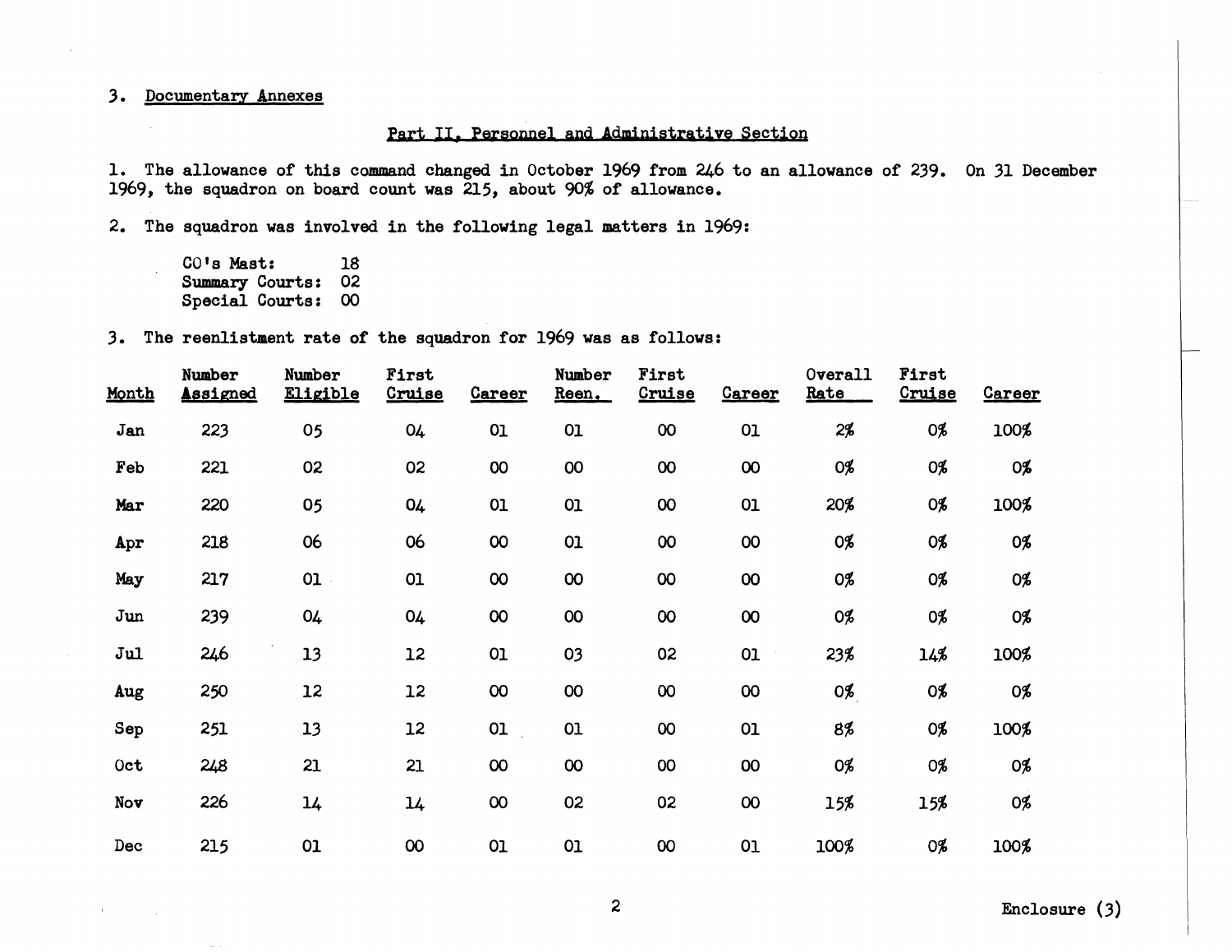#### CASUALTIES

Fighter Squadron **ELEVEN** experienced three casualties during the period January 1969 to January 1970:

LT John **Logan PERRY** 

USNR 659702 Approximately 2143 on 6 **July** 1969 resulting from an aircraft landing accident at **KAS** Cherry Point, North Carolina.

#### **LTJG** David **Samuel CRANE**

**USNR 727680** 

Approximately 2143 on 6 July 1969 resulting from an aircraft landing accident at **MCAS** Cherry Point, North Carolina,

BEW2 Louis **Zigmund SIERUTA** 

USN B13 *41* **9'7** 

Approximately 2340 on 1 October 1969 resulting from an automobile accident in Deerfield, Massachusetts.

A-11-2 Enclosure **(3)**